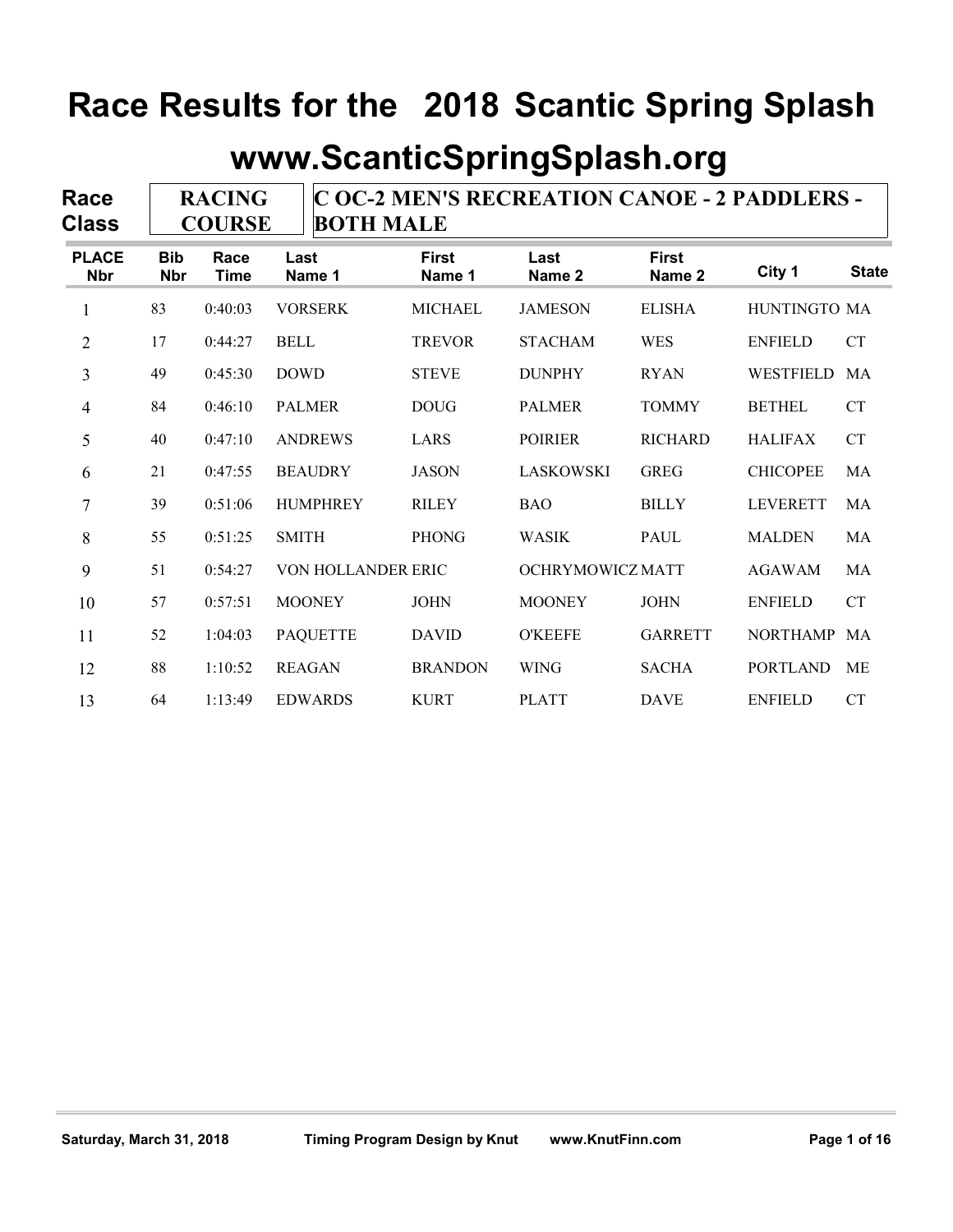|                      |                          |                                | Race Results for the 2018 Scantic Spring Splash |                        |                                                     |                        |                |              |
|----------------------|--------------------------|--------------------------------|-------------------------------------------------|------------------------|-----------------------------------------------------|------------------------|----------------|--------------|
|                      |                          |                                |                                                 |                        |                                                     |                        |                |              |
|                      |                          |                                |                                                 |                        | www.ScanticSpringSplash.org                         |                        |                |              |
| Race<br><b>Class</b> |                          | <b>RACING</b><br><b>COURSE</b> |                                                 | <b>MALE / FEMALE</b>   | <b>D OC-2 MIXED RECREATION CANOE - 2 PADDLERS -</b> |                        |                |              |
| <b>PLACE</b>         | <b>Bib</b><br><b>Nbr</b> | Race<br><b>Time</b>            | Last<br>Name 1                                  | <b>First</b><br>Name 1 | Last<br>Name 2                                      | <b>First</b><br>Name 2 | City 1         | <b>State</b> |
| <b>Nbr</b>           |                          |                                |                                                 |                        |                                                     |                        | <b>ASHFORD</b> | <b>CT</b>    |
|                      | 43                       | 0:39:35                        | <b>MALCHOW</b>                                  | <b>RICH</b>            | <b>MALCHOW</b>                                      | <b>LINDSEY</b>         |                |              |
| 2                    | 81                       | 0:44:04                        | <b>CARLSON</b>                                  | <b>ROGER</b>           | <b>MYERS</b>                                        | <b>ROBIN</b>           | <b>ENFIELD</b> | <b>CT</b>    |
| $\overline{3}$       | 44                       | 0:48:50                        | <b>RELYEA</b>                                   | <b>TIM</b>             | <b>KHATTAB</b>                                      | <b>YESMEEN</b>         | <b>GILL</b>    | MA           |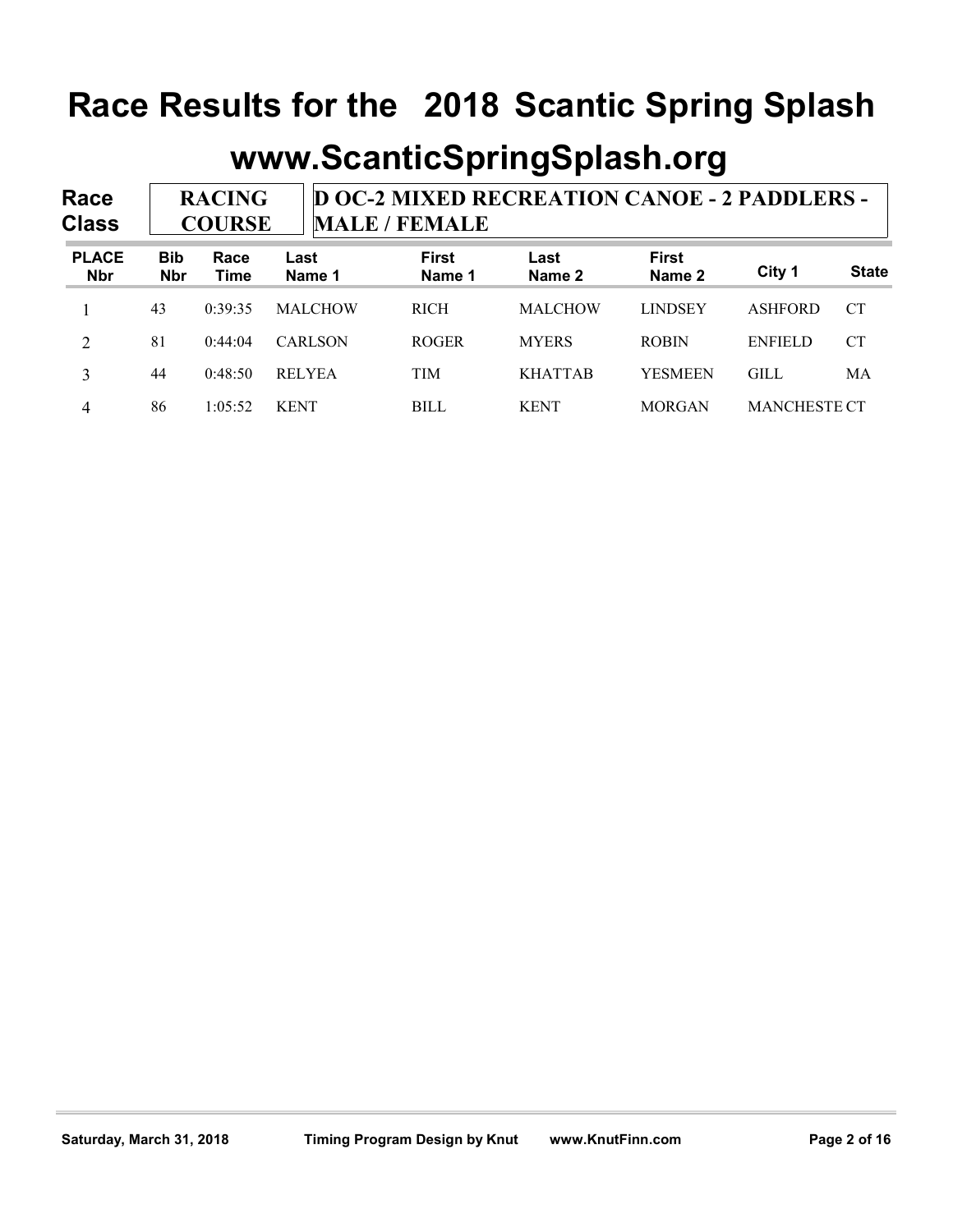|                            |                          |                                |                |                        | Race Results for the 2018 Scantic Spring Splash |                        |                     |              |
|----------------------------|--------------------------|--------------------------------|----------------|------------------------|-------------------------------------------------|------------------------|---------------------|--------------|
|                            |                          |                                |                |                        |                                                 |                        |                     |              |
|                            |                          |                                |                |                        | www.ScanticSpringSplash.org                     |                        |                     |              |
| Race<br><b>Class</b>       |                          | <b>RACING</b><br><b>COURSE</b> | <b>OVER 40</b> |                        | E OC-2 MASTERS RECREATION CANOE - BOTH          |                        |                     |              |
| <b>PLACE</b><br><b>Nbr</b> | <b>Bib</b><br><b>Nbr</b> | Race<br><b>Time</b>            | Last<br>Name 1 | <b>First</b><br>Name 1 | Last<br>Name 2                                  | <b>First</b><br>Name 2 | City 1              | <b>State</b> |
|                            |                          |                                | <b>MADORE</b>  | <b>JERRY</b>           | <b>BRACKET</b>                                  | <b>CHARLEY</b>         | <b>WALES</b>        | MA           |
|                            | 58                       | 0:36:24                        |                |                        |                                                 |                        |                     |              |
| 2                          | 50                       | 0:41:07                        | <b>GOTTRER</b> | <b>ERIC</b>            | <b>MANGOLD</b>                                  | <b>DAVID</b>           | STURBRIDG MA        |              |
| $\overline{3}$             | 85                       | 0:43:45                        | <b>WATTS</b>   | <b>GLENN</b>           | <b>LUZUSKY</b>                                  | <b>CHRIS</b>           | <b>MANCHESTE CT</b> |              |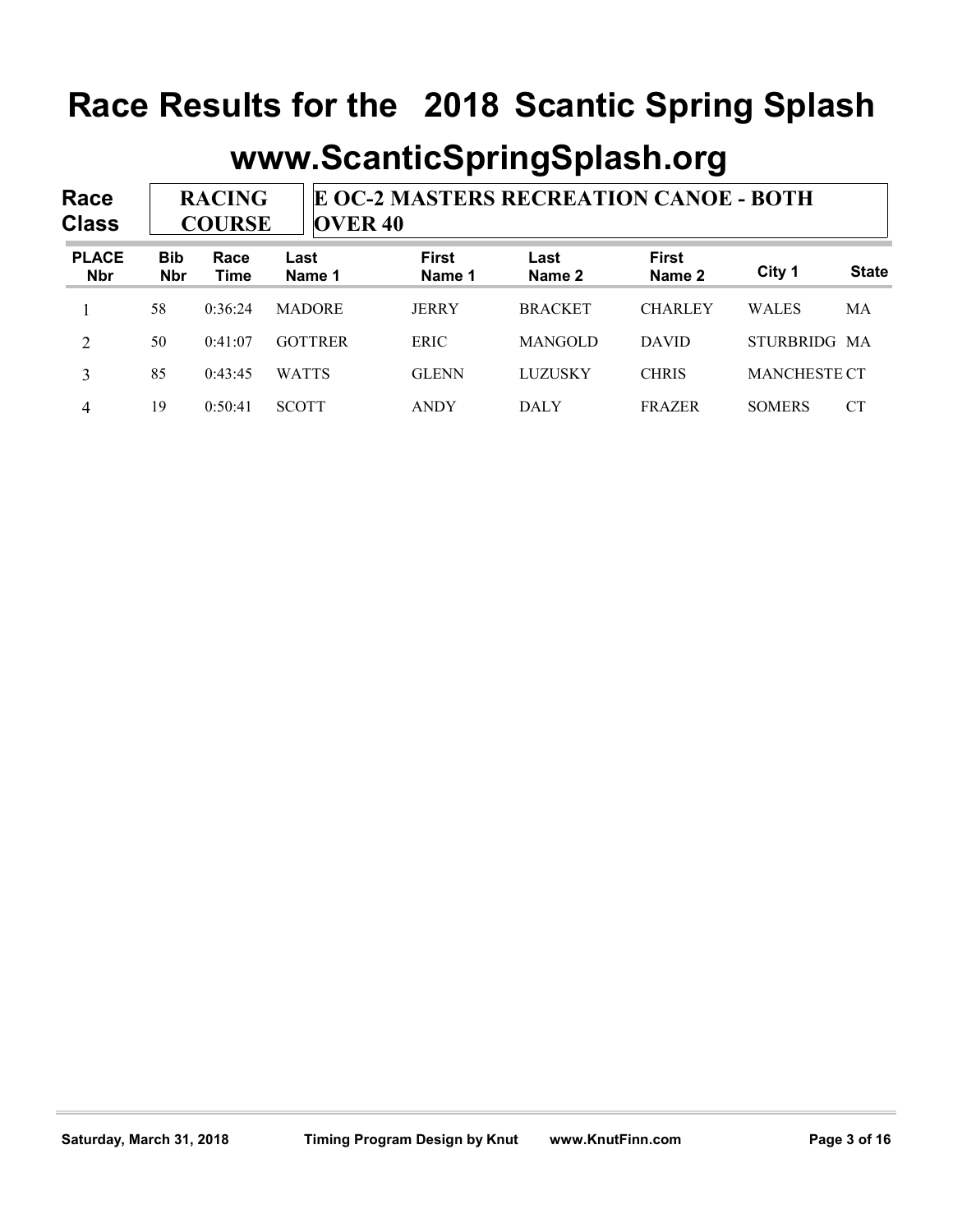|                            |                          |                                |               |                                  | Race Results for the 2018 Scantic Spring Splash |                                                      |                        |               |              |  |
|----------------------------|--------------------------|--------------------------------|---------------|----------------------------------|-------------------------------------------------|------------------------------------------------------|------------------------|---------------|--------------|--|
|                            |                          |                                |               |                                  |                                                 | www.ScanticSpringSplash.org                          |                        |               |              |  |
| Race<br><b>Class</b>       |                          | <b>RACING</b><br><b>COURSE</b> |               |                                  | <b>SR. OVER 25</b>                              | <b>F OC-2 2JR./SR RECREATION CANOE - JR-UNDER 17</b> |                        |               |              |  |
| <b>PLACE</b><br><b>Nbr</b> | <b>Bib</b><br><b>Nbr</b> | Race<br><b>Time</b>            | Last          | <b>First</b><br>Name 1<br>Name 1 |                                                 | Last<br>Name 2                                       | <b>First</b><br>Name 2 | City 1        | <b>State</b> |  |
|                            | 45                       | 0:41:18                        | <b>JONES</b>  |                                  | <b>ERIC</b>                                     | <b>JONES</b>                                         | <b>PHOEBE</b>          | <b>GRANBY</b> | <b>CT</b>    |  |
|                            |                          |                                |               |                                  | <b>THEO</b>                                     | <b>KENYON</b>                                        | TED                    | MONTVILLE CT  |              |  |
| 2                          | 34                       | 0:42:20                        | <b>KENYON</b> |                                  |                                                 |                                                      |                        |               |              |  |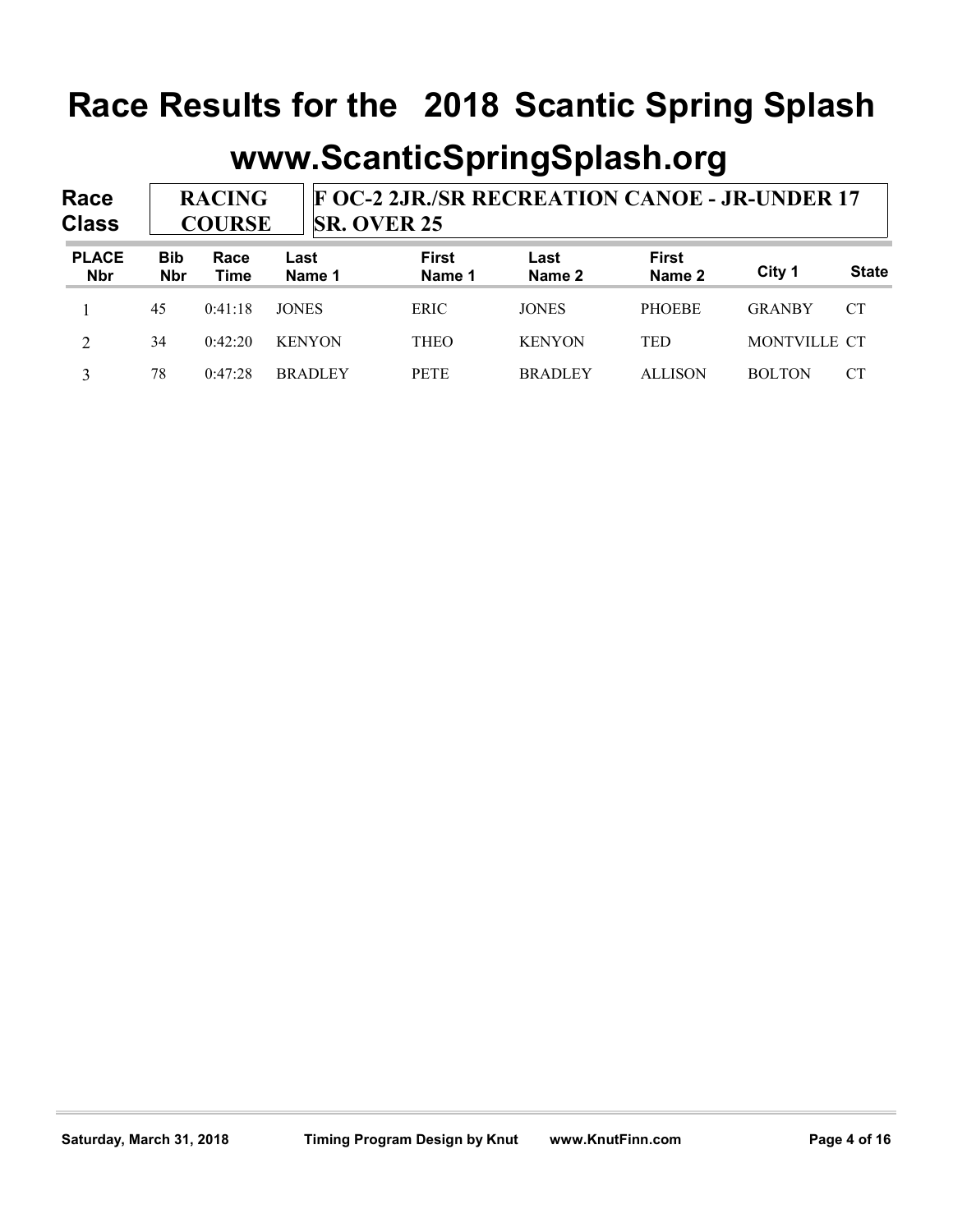|                            |                          |                                |                 |                                                  |                | www.ScanticSpringSplash.org |                 |              |
|----------------------------|--------------------------|--------------------------------|-----------------|--------------------------------------------------|----------------|-----------------------------|-----------------|--------------|
| Race<br><b>Class</b>       |                          | <b>RACING</b><br><b>COURSE</b> |                 | <b>G OC-1 MEN'S RECREATION CANOE - 1 PADDLER</b> |                |                             |                 |              |
| <b>PLACE</b><br><b>Nbr</b> | <b>Bib</b><br><b>Nbr</b> | Race<br><b>Time</b>            | Last<br>Name 1  | <b>First</b><br>Name 1                           | Last<br>Name 2 | <b>First</b><br>Name 2      | City 1          | <b>State</b> |
| $\mathbf{1}$               | 31                       | 0:41:21                        | <b>WEBBER</b>   | <b>RICH</b>                                      |                |                             | <b>TOLLAND</b>  | <b>CT</b>    |
| $\overline{2}$             | 47                       | 0:42:59                        | <b>THORNTON</b> | <b>AMY</b>                                       |                |                             | <b>FLORENCE</b> | MA           |
| 3                          | 82                       | 0:45:07                        | <b>GOTTIER</b>  | <b>JASON</b>                                     |                |                             | <b>VERNON</b>   | <b>CT</b>    |
| $\overline{4}$             | 41                       | 0:45:11                        | <b>ALLISON</b>  | <b>STEPHEN</b>                                   |                |                             | <b>GILL</b>     | MA           |
|                            |                          | 0:51:31                        | <b>CYBULSKI</b> | <b>CHARLES</b>                                   |                |                             | <b>ENFIELD</b>  | <b>CT</b>    |
| 5                          | 28                       |                                |                 |                                                  |                |                             | <b>HAMPDRE</b>  | MA           |
| 6                          | 63                       | 0:51:42                        | <b>ADDICKS</b>  | <b>TOM</b>                                       |                |                             |                 |              |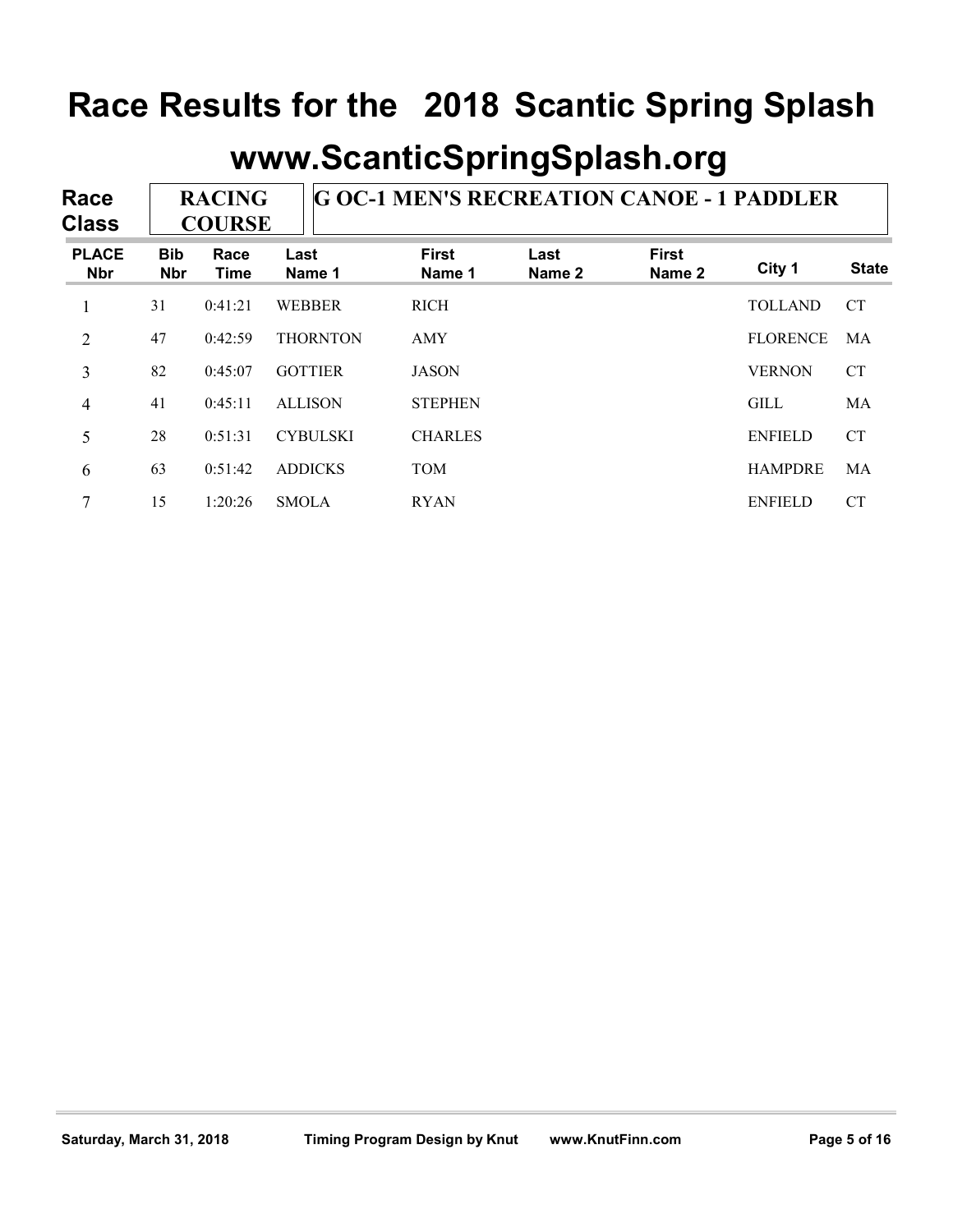|                             |                                                                                                                                            |              | Race Results for the 2018 Scantic Spring Splash |                        |                |                        |               |              |  |  |  |
|-----------------------------|--------------------------------------------------------------------------------------------------------------------------------------------|--------------|-------------------------------------------------|------------------------|----------------|------------------------|---------------|--------------|--|--|--|
| <b>Race</b><br><b>Class</b> | www.ScanticSpringSplash.org<br><b>H OC-2 WOMEN'S RECREATION CANOE - 2</b><br><b>RACING</b><br><b>PADDLERS BOTH FEMALE</b><br><b>COURSE</b> |              |                                                 |                        |                |                        |               |              |  |  |  |
| <b>PLACE</b><br><b>Nbr</b>  | <b>Bib</b><br><b>Nbr</b>                                                                                                                   | Race<br>Time | Last<br>Name 1                                  | <b>First</b><br>Name 1 | Last<br>Name 2 | <b>First</b><br>Name 2 | City 1        | <b>State</b> |  |  |  |
|                             | $\overline{3}$                                                                                                                             | 1:04:08      | <b>VALLANCE</b>                                 | <b>LAURA</b>           | <b>HUNTER</b>  | <b>CHELSEA</b>         | WEST SUFFI CT |              |  |  |  |
| 2                           | 29                                                                                                                                         | 1:22:59      | <b>VALLANCE</b>                                 | <b>JENNA</b>           | <b>GAMRAT</b>  | <b>STEFANIE</b>        | E WINDSOR CT  |              |  |  |  |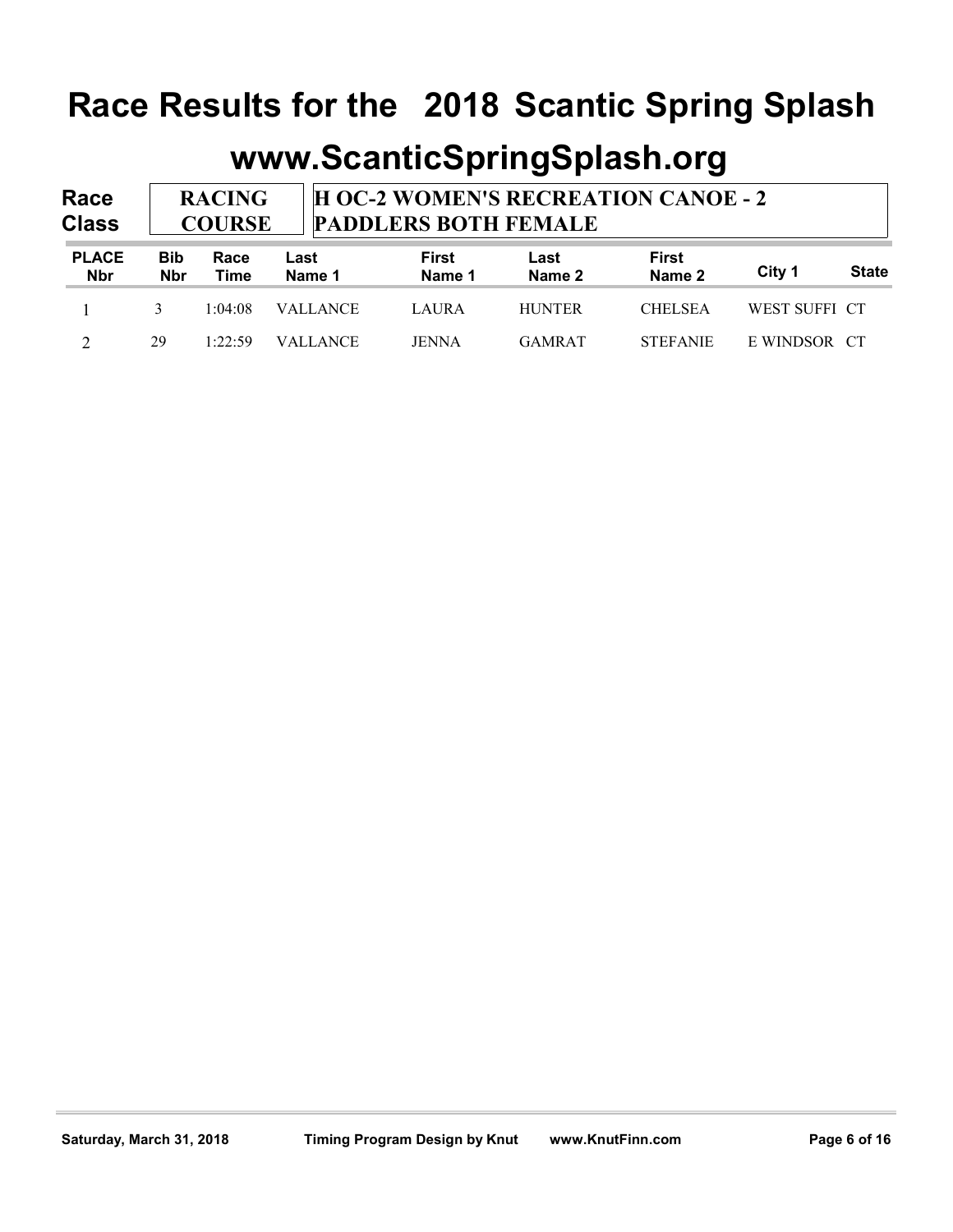|                            |                          |                                |                  |                        | www.ScanticSpringSplash.org                        |                        |                      |              |
|----------------------------|--------------------------|--------------------------------|------------------|------------------------|----------------------------------------------------|------------------------|----------------------|--------------|
| Race<br><b>Class</b>       |                          | <b>RACING</b><br><b>COURSE</b> | <b>TOWNS</b>     |                        | <b>I OC-2 LOCAL RECREATION CANOE LIVE IN LOCAL</b> |                        |                      |              |
| <b>PLACE</b><br><b>Nbr</b> | <b>Bib</b><br><b>Nbr</b> | Race<br><b>Time</b>            | Last<br>Name 1   | <b>First</b><br>Name 1 | Last<br>Name 2                                     | <b>First</b><br>Name 2 | City 1               | <b>State</b> |
| 1                          | 30                       | 0:43:04                        | <b>SHEN</b>      | <b>BILL</b>            | <b>CHAMPAGNE</b>                                   | <b>MIKE</b>            | <b>EAST WINDS CT</b> |              |
| 2                          | 155                      | 0:48:15                        | COTE             | <b>BILL</b>            | COTE                                               | <b>CHELSEA</b>         | <b>ENFIELD</b>       | <b>CT</b>    |
| $\mathfrak{Z}$             | 33                       | 0:54:20                        | <b>STOKOWSKI</b> | <b>ARON</b>            | <b>STOKOWSKI</b>                                   | <b>TYLER</b>           | <b>ENFIELD</b>       | <b>CT</b>    |
|                            | 56                       | 0:57:32                        | <b>MAGNUSON</b>  | <b>BEN</b>             | <b>MAGNUSON</b>                                    | <b>COLE</b>            | <b>ENFIELD</b>       | <b>CT</b>    |
| $\overline{4}$             |                          |                                |                  |                        |                                                    | <b>CHRIS</b>           | <b>ENFIELD</b>       | <b>CT</b>    |
| 5                          | 16                       | 1:07:20                        | <b>MCMANUS</b>   | <b>MIKE</b>            | <b>WEIS</b>                                        |                        |                      |              |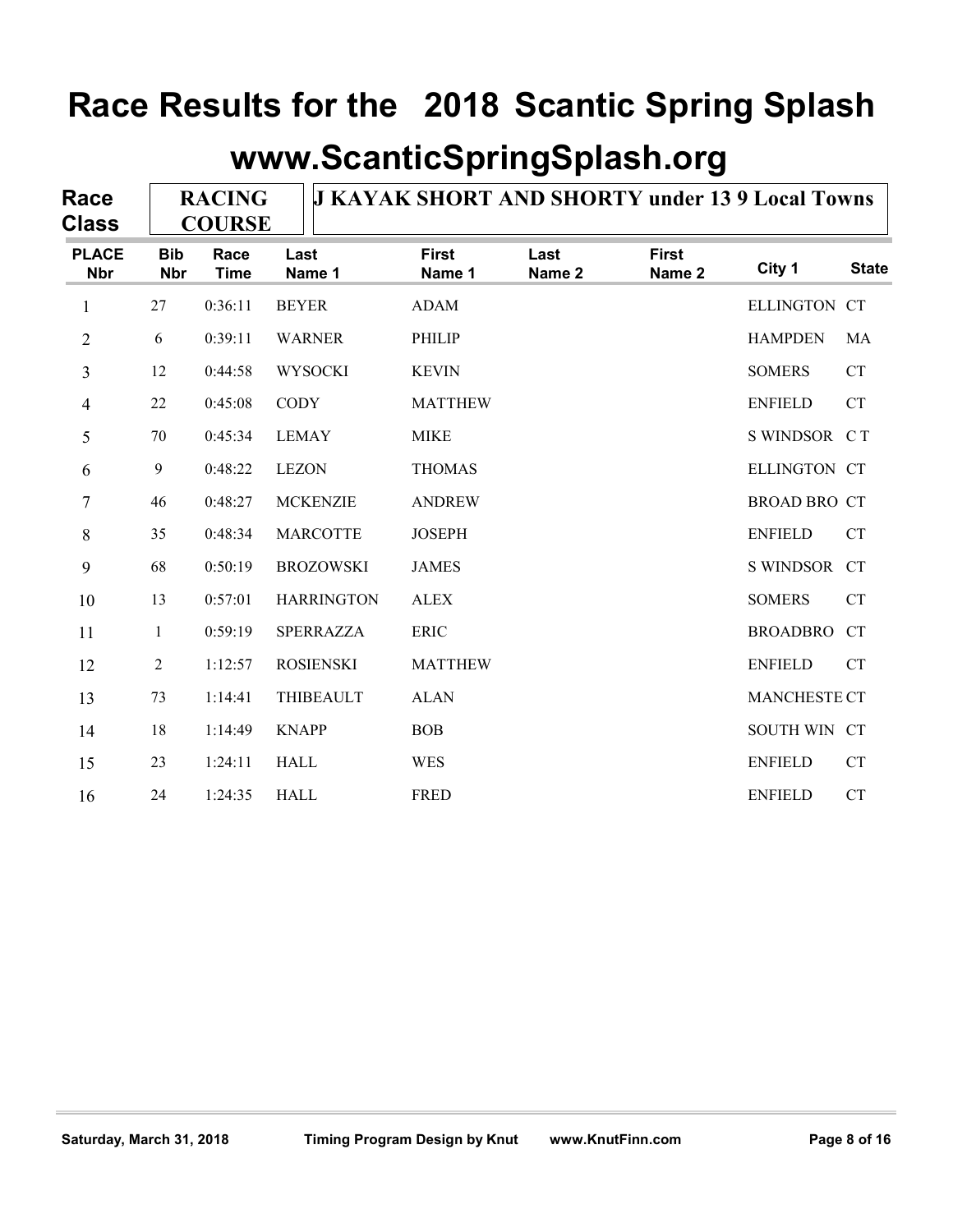|                            |                          |                                |                 |                                     |                | www.ScanticSpringSplash.org |                      |              |
|----------------------------|--------------------------|--------------------------------|-----------------|-------------------------------------|----------------|-----------------------------|----------------------|--------------|
| Race<br><b>Class</b>       |                          | <b>RACING</b><br><b>COURSE</b> |                 | L LONG KAYAK OVER 13 2 ANY MATERIAL |                |                             |                      |              |
| <b>PLACE</b><br><b>Nbr</b> | <b>Bib</b><br><b>Nbr</b> | Race<br><b>Time</b>            | Last<br>Name 1  | <b>First</b><br>Name 1              | Last<br>Name 2 | <b>First</b><br>Name 2      | City 1               | <b>State</b> |
| $\mathbf{1}$               | 80                       | 0:35:54                        | <b>BELANGER</b> | <b>JEFF</b>                         |                |                             | <b>GREENFIELD MA</b> |              |
| $\overline{2}$             | 54                       | 0:36:30                        | <b>MADORE</b>   | <b>GUS</b>                          |                |                             | <b>WALES</b>         | MA           |
| 3                          | 5 <sup>5</sup>           | 0:38:14                        | <b>NUTT</b>     | <b>TIM</b>                          |                |                             | COLCHESTE CT         |              |
| $\overline{4}$             | 93                       | 0:38:48                        | LAFRENIERE      | CARL                                |                |                             | MIDDLEFIEL MA        |              |
| 5                          | 10                       | 0:43:54                        | <b>ASHER</b>    | <b>JEFF</b>                         |                |                             | <b>ENFIELD</b>       | <b>CT</b>    |
|                            |                          | 0:52:08                        | <b>BUGDEN</b>   | <b>FRANK</b>                        |                |                             | <b>SOMERS</b>        | <b>CT</b>    |
| 6                          | 59                       |                                |                 |                                     |                |                             |                      |              |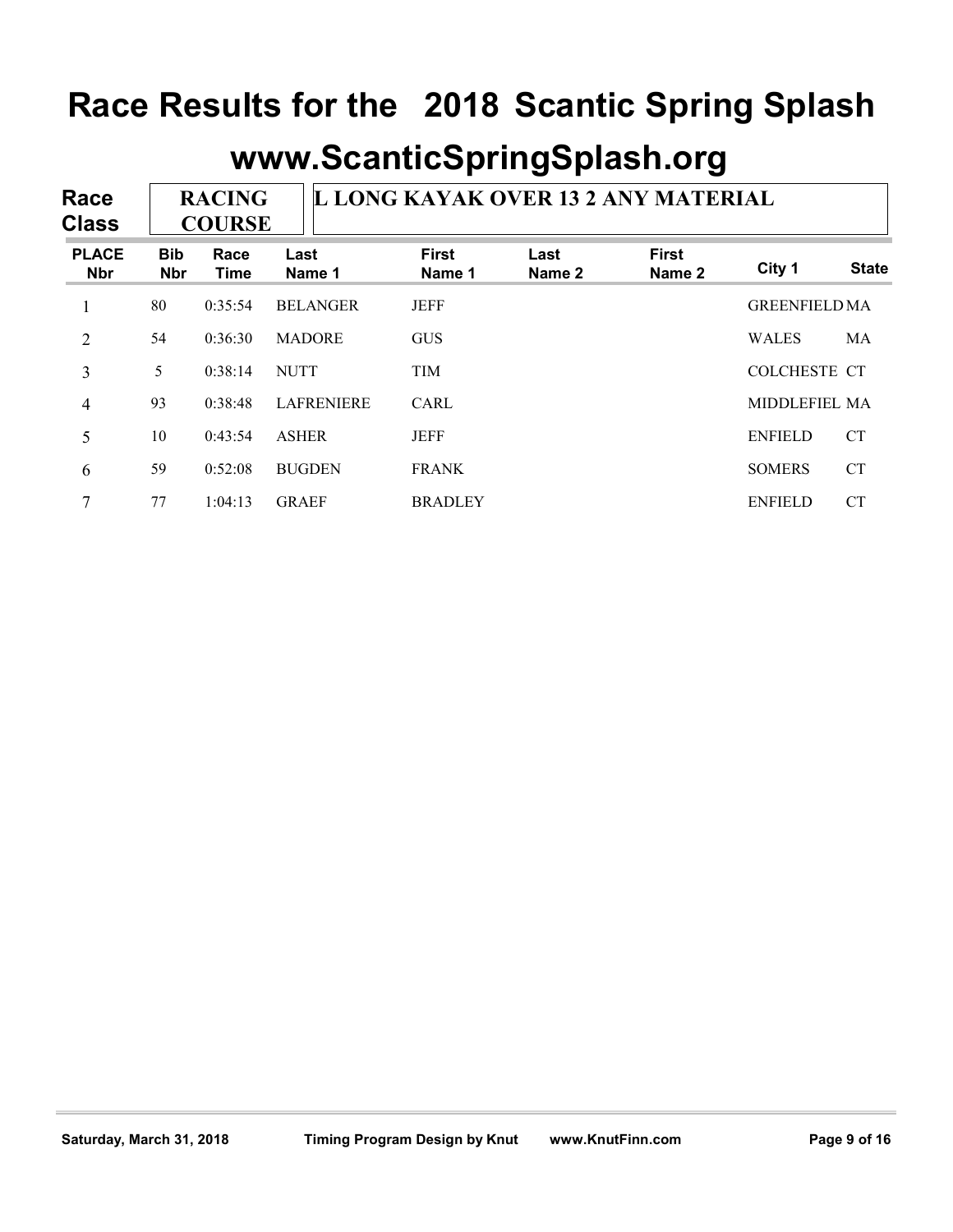| Race<br><b>Class</b>       |                          | <b>RACING</b><br><b>COURSE</b> |                  | <b>M SHORT KAYAK UNDER 13 2 ANY MATERIAL</b> |                | www.ScanticSpringSplash.org |                 |              |
|----------------------------|--------------------------|--------------------------------|------------------|----------------------------------------------|----------------|-----------------------------|-----------------|--------------|
| <b>PLACE</b><br><b>Nbr</b> | <b>Bib</b><br><b>Nbr</b> | Race<br><b>Time</b>            | Last<br>Name 1   | <b>First</b><br>Name 1                       | Last<br>Name 2 | <b>First</b><br>Name 2      | City 1          | <b>State</b> |
| $\mathbf{1}$               | 97                       | 0:41:06                        | <b>EKSTROM</b>   | <b>KEITH</b>                                 |                |                             | <b>MILLBURY</b> | MA           |
| $\overline{2}$             | 53                       | 0:41:36                        | <b>GLASSCOCH</b> | <b>PAUL</b>                                  |                |                             | <b>VERONON</b>  | <b>CT</b>    |
| $\overline{3}$             | 11                       | 0:43:49                        | <b>NOWAK</b>     | <b>DAVID</b>                                 |                |                             | EAST HADD CT    |              |
| $\overline{4}$             | 166                      | 1:00:11                        | <b>JACQUES</b>   | <b>TOM</b>                                   |                |                             | <b>ENFIELD</b>  | <b>CT</b>    |
|                            | $\overline{4}$           | 1:03:53                        | <b>DOLLOFF</b>   | <b>BRIAN</b>                                 |                |                             | <b>ENFIELD</b>  |              |
| 5                          |                          |                                |                  | <b>ZACHARY</b>                               |                |                             | <b>HOLDEN</b>   | MA           |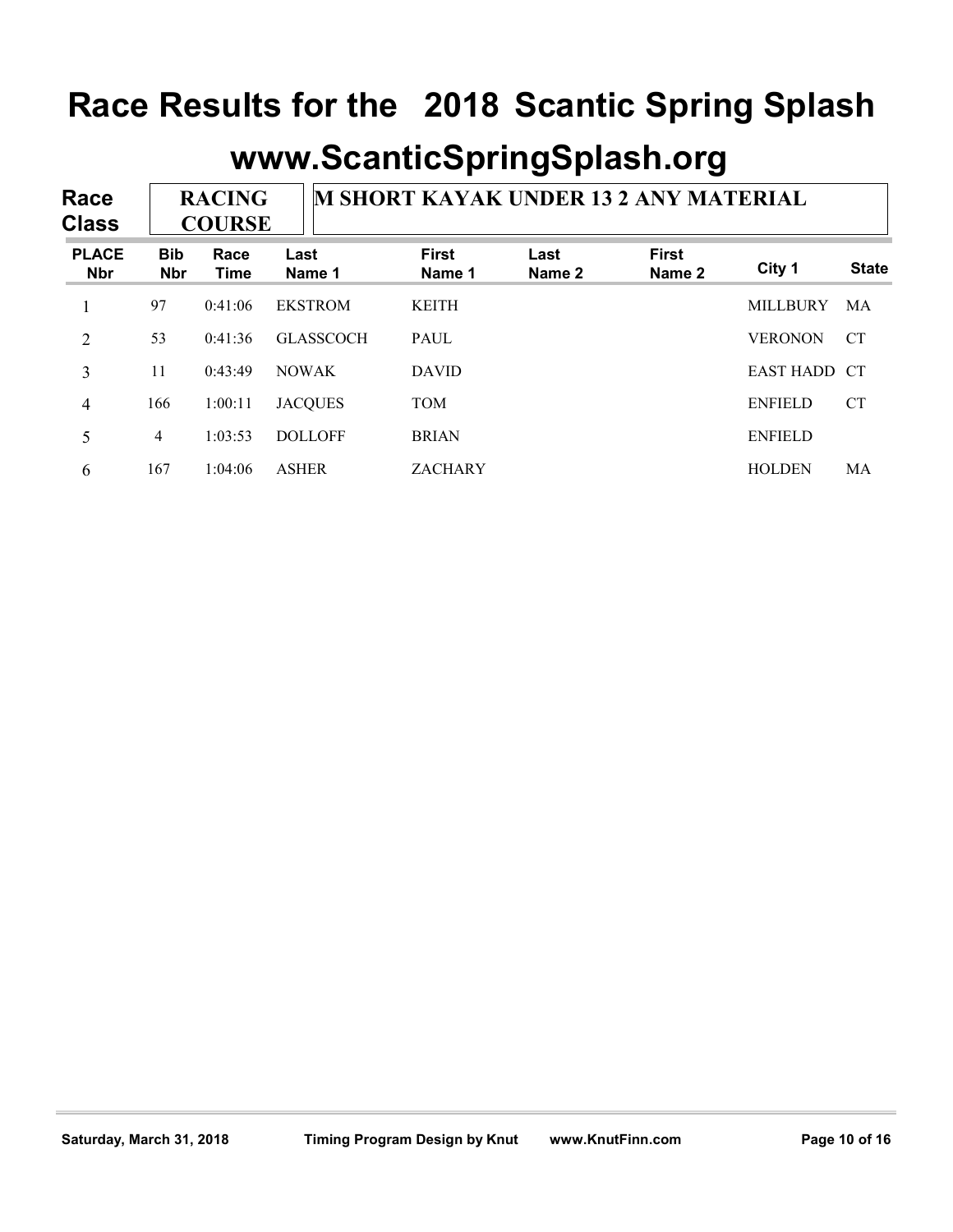|                            |                          |                                | www.ScanticSpringSplash.org |                                                 |                |                        |                     |                    |
|----------------------------|--------------------------|--------------------------------|-----------------------------|-------------------------------------------------|----------------|------------------------|---------------------|--------------------|
| Race<br><b>Class</b>       |                          | <b>RACING</b><br><b>COURSE</b> | <b>PLASTIC</b>              | <b>N SHORT PLASTIC KAYAK UNDER 13 2 MADE OF</b> |                |                        |                     |                    |
| <b>PLACE</b><br><b>Nbr</b> | <b>Bib</b><br><b>Nbr</b> | Race<br><b>Time</b>            | Last<br>Name 1              | <b>First</b><br>Name 1                          | Last<br>Name 2 | <b>First</b><br>Name 2 | City 1              | <b>State</b>       |
| 1                          | 36                       | 0:37:32                        | <b>LIZAK</b>                | <b>PAT</b>                                      |                |                        | <b>WARREN</b>       | MA                 |
| 2                          | 20                       | 0:41:42                        | <b>SILK</b>                 | <b>DAVID</b>                                    |                |                        | <b>FARMINGTO CT</b> |                    |
| 3                          | 14                       | 0:41:45                        | <b>HOGAN</b>                | <b>J MICHAEL</b>                                |                |                        | <b>BRANFORD CT</b>  |                    |
| 4                          | 32                       | 0:42:43                        | <b>GOODALE</b>              | <b>DOUG</b>                                     |                |                        | MIDDLETOWCT         |                    |
| 5                          | 48                       | 0:44:18                        | <b>LEWIS</b>                | <b>MICHAEL</b>                                  |                |                        | CROMWELL CT         |                    |
| 6                          | 66                       | 0:44:34                        | <b>PAXI</b>                 | <b>MARTIN</b>                                   |                |                        | NEWINGTON CT        |                    |
| 7                          | 8                        | 0:49:09                        | <b>ANDERSON</b>             | <b>DAVE</b>                                     |                |                        | MANCHESTE CT        |                    |
| 8                          | 94                       | 0:55:14                        | <b>SLAYLE</b>               | <b>AIDAN</b>                                    |                |                        | <b>MONSON</b>       | MA                 |
| 9                          | 67                       | 0:57:52                        | <b>LEHMANN</b>              | <b>DARRYL</b>                                   |                |                        | MANCHESTE CT        |                    |
| 10                         | 89                       | 0:59:02                        | <b>SACKETT</b>              | <b>BRIAN</b>                                    |                |                        | <b>ENFIELD</b>      | ${\cal C}{\cal T}$ |
| 11                         | 76                       | 0:59:29                        | <b>DUGGAN</b>               | <b>KEITH</b>                                    |                |                        | LEICESTER MA        |                    |
| 12                         | 60                       | 1:10:20                        | MILIKOWSKI                  | MARK                                            |                |                        | <b>SOMERS</b>       | ${\cal C}{\cal T}$ |
| 13                         | 62                       | 1:13:04                        | <b>FABER</b>                | <b>DAVID</b>                                    |                |                        | MIDDLEBUR CT        |                    |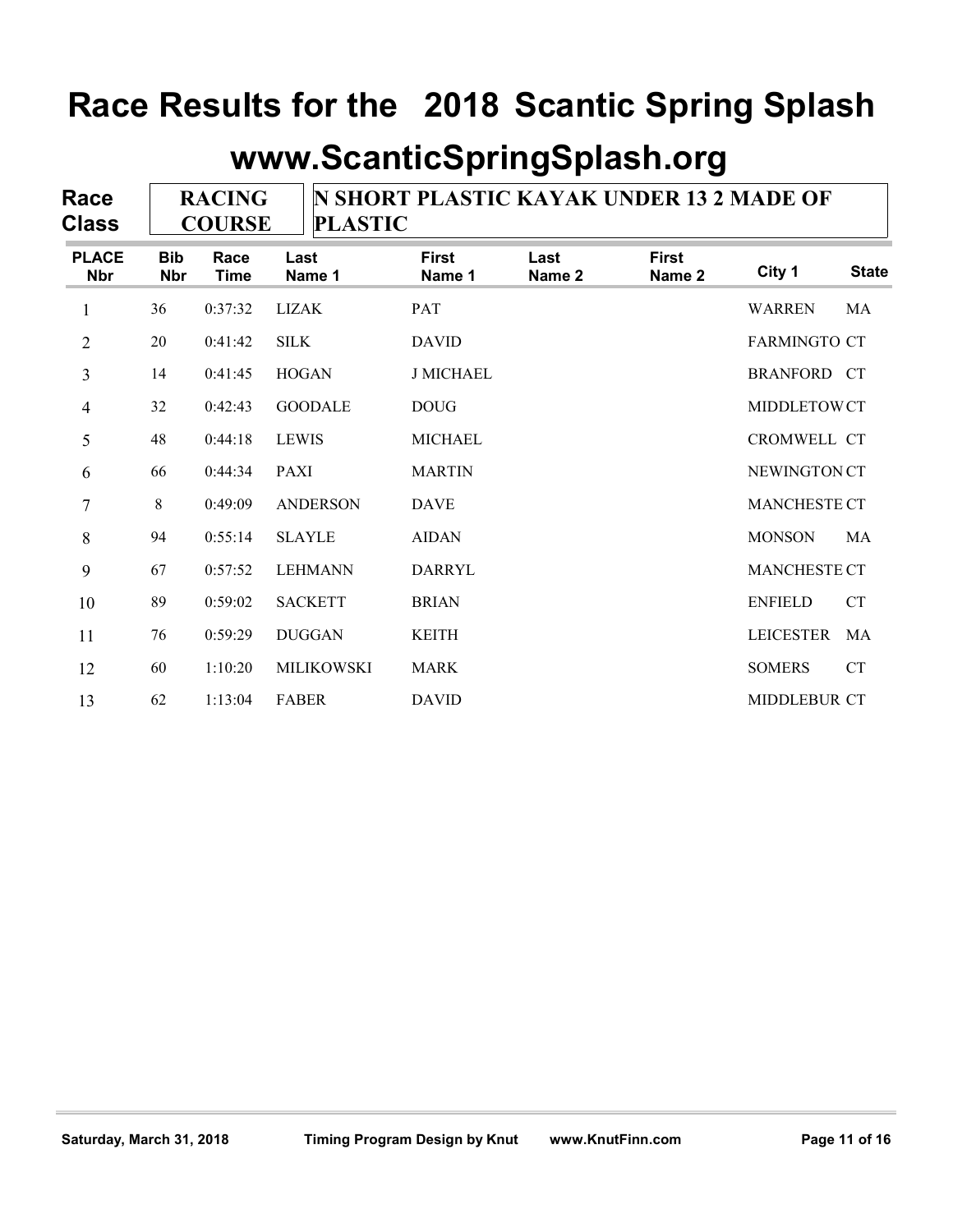| Race<br><b>Class</b>       |                          | <b>RACING</b><br><b>COURSE</b> |                 | O KAYAK - WOMEN ANY KAYAK - FEMALE PADDLER |                | www.ScanticSpringSplash.org |                     |              |
|----------------------------|--------------------------|--------------------------------|-----------------|--------------------------------------------|----------------|-----------------------------|---------------------|--------------|
| <b>PLACE</b><br><b>Nbr</b> | <b>Bib</b><br><b>Nbr</b> | Race<br><b>Time</b>            | Last<br>Name 1  | <b>First</b><br>Name 1                     | Last<br>Name 2 | <b>First</b><br>Name 2      | City 1              | <b>State</b> |
| 1                          | 92                       | 0:40:50                        | <b>VOLLRATH</b> | <b>SUE</b>                                 |                |                             | <b>CHESTER</b>      | <b>MA</b>    |
| 2                          | 95                       | 0:40:57                        | <b>LOCKE</b>    | <b>CINDY</b>                               |                |                             | <b>ENFIELD</b>      | <b>CT</b>    |
| $\overline{3}$             | $\tau$                   | 0:42:43                        | <b>SIMMONS</b>  | <b>KIMBERLY</b>                            |                |                             | <b>ENFIELD</b>      | <b>CT</b>    |
| 4                          | 69                       | 0:59:12                        | <b>LEHMANN</b>  | <b>JILL</b>                                |                |                             | <b>MANCHESTE CT</b> |              |
|                            | 75                       | 1:12:43                        | <b>MISHRA</b>   | <b>BRITTANY</b>                            |                |                             | NEW BRITAI CT       |              |
| 5                          |                          |                                | <b>BECKER</b>   | <b>MADELENE</b>                            |                |                             | MIDDLEBUR CT        |              |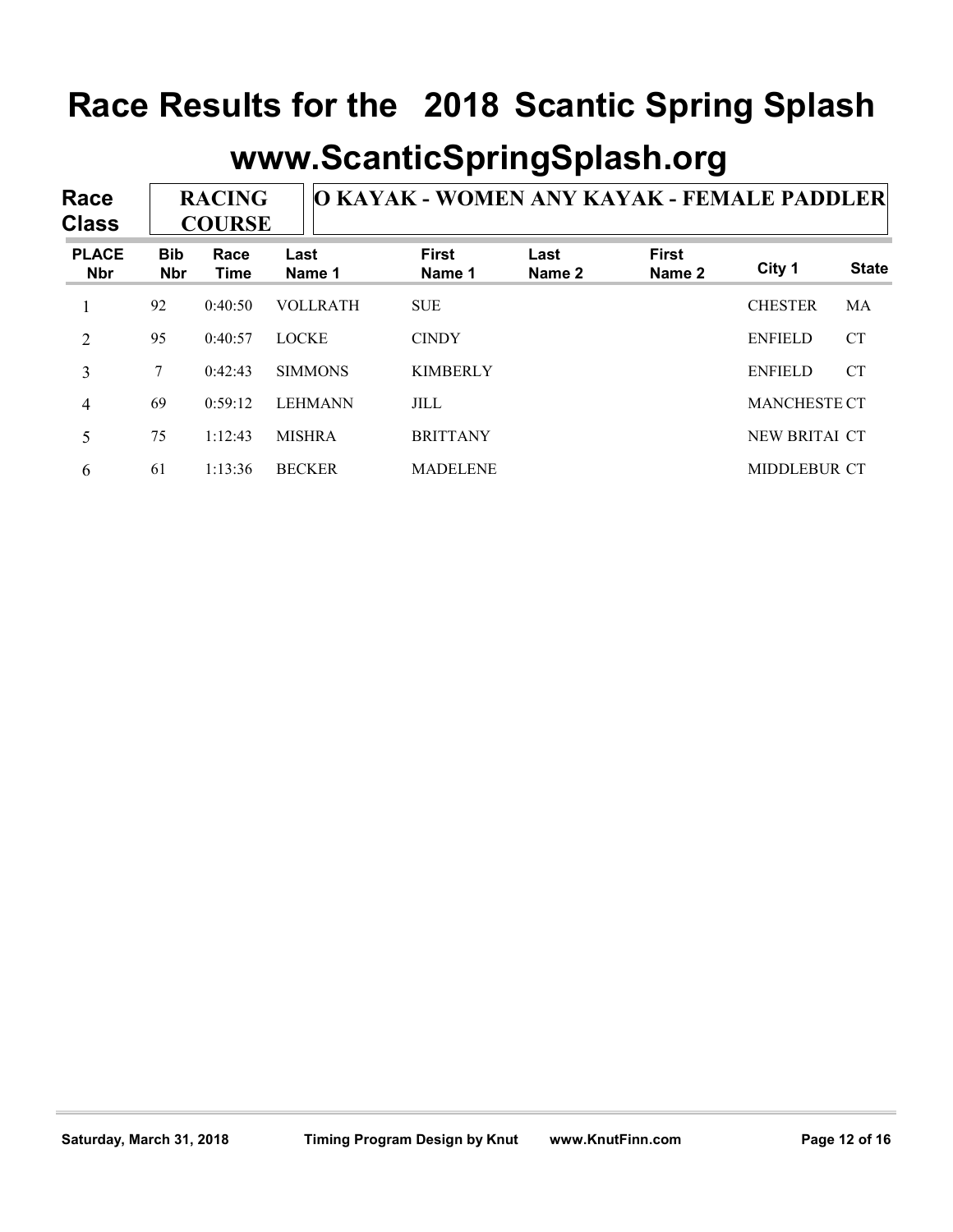| Race Results for the 2018 Scantic Spring Splash |                                                                                             |                             |                |                        |                |                        |        |              |  |  |
|-------------------------------------------------|---------------------------------------------------------------------------------------------|-----------------------------|----------------|------------------------|----------------|------------------------|--------|--------------|--|--|
|                                                 |                                                                                             | www.ScanticSpringSplash.org |                |                        |                |                        |        |              |  |  |
|                                                 | P KAYAK - SHORTY KAYAK UNDER 10 MADE OF<br><b>RACING</b><br><b>PLASTIC</b><br><b>COURSE</b> |                             |                |                        |                |                        |        |              |  |  |
| Race<br><b>Class</b>                            |                                                                                             |                             |                |                        |                |                        |        |              |  |  |
| <b>PLACE</b><br><b>Nbr</b>                      | <b>Bib</b><br>Race<br><b>Nbr</b><br>Time                                                    |                             | Last<br>Name 1 | <b>First</b><br>Name 1 | Last<br>Name 2 | <b>First</b><br>Name 2 | City 1 | <b>State</b> |  |  |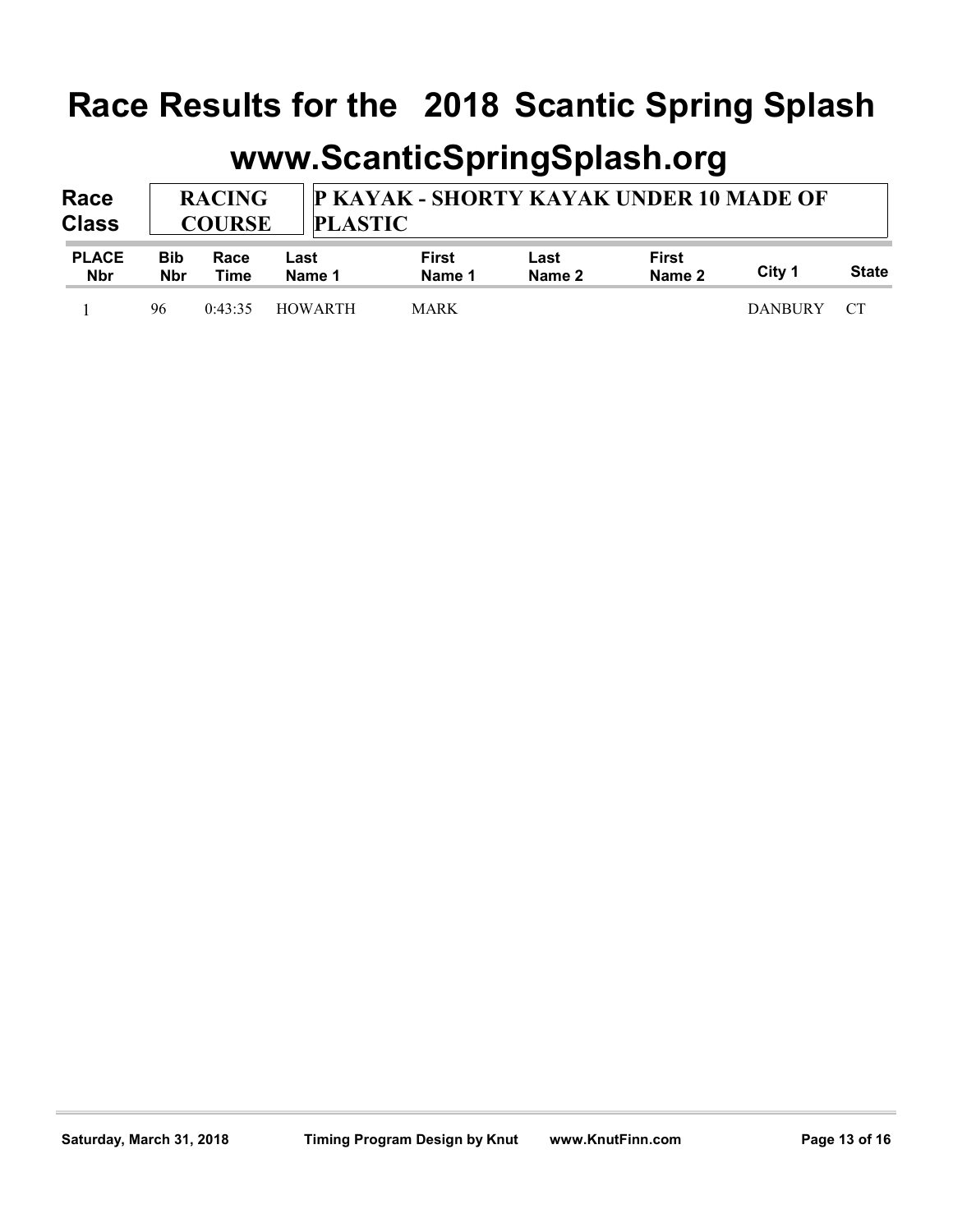| Race Results for the 2018 Scantic Spring Splash |                          |                                                                             |                 |                        |                             |                        |               |              |  |  |  |  |  |  |  |  |
|-------------------------------------------------|--------------------------|-----------------------------------------------------------------------------|-----------------|------------------------|-----------------------------|------------------------|---------------|--------------|--|--|--|--|--|--|--|--|
|                                                 |                          |                                                                             |                 |                        | www.ScanticSpringSplash.org |                        |               |              |  |  |  |  |  |  |  |  |
| Race                                            |                          | <b>T OC-2 RECREATION CANOE 2 PADDLERS</b><br><b>NOVICE</b><br><b>COURSE</b> |                 |                        |                             |                        |               |              |  |  |  |  |  |  |  |  |
| <b>Class</b>                                    |                          |                                                                             |                 |                        |                             |                        |               |              |  |  |  |  |  |  |  |  |
| <b>PLACE</b><br><b>Nbr</b>                      | <b>Bib</b><br><b>Nbr</b> | Race<br>Time                                                                | Last<br>Name 1  | <b>First</b><br>Name 1 | Last<br>Name 2              | <b>First</b><br>Name 2 | City 1        | <b>State</b> |  |  |  |  |  |  |  |  |
|                                                 | 164                      | 0:22:54                                                                     | <b>MCCOLLUM</b> | <b>DAVID</b>           | <b>MCCOLLUM</b>             | <b>JACOB</b>           | <b>SOMERS</b> | <b>CT</b>    |  |  |  |  |  |  |  |  |
|                                                 |                          |                                                                             |                 |                        |                             |                        |               |              |  |  |  |  |  |  |  |  |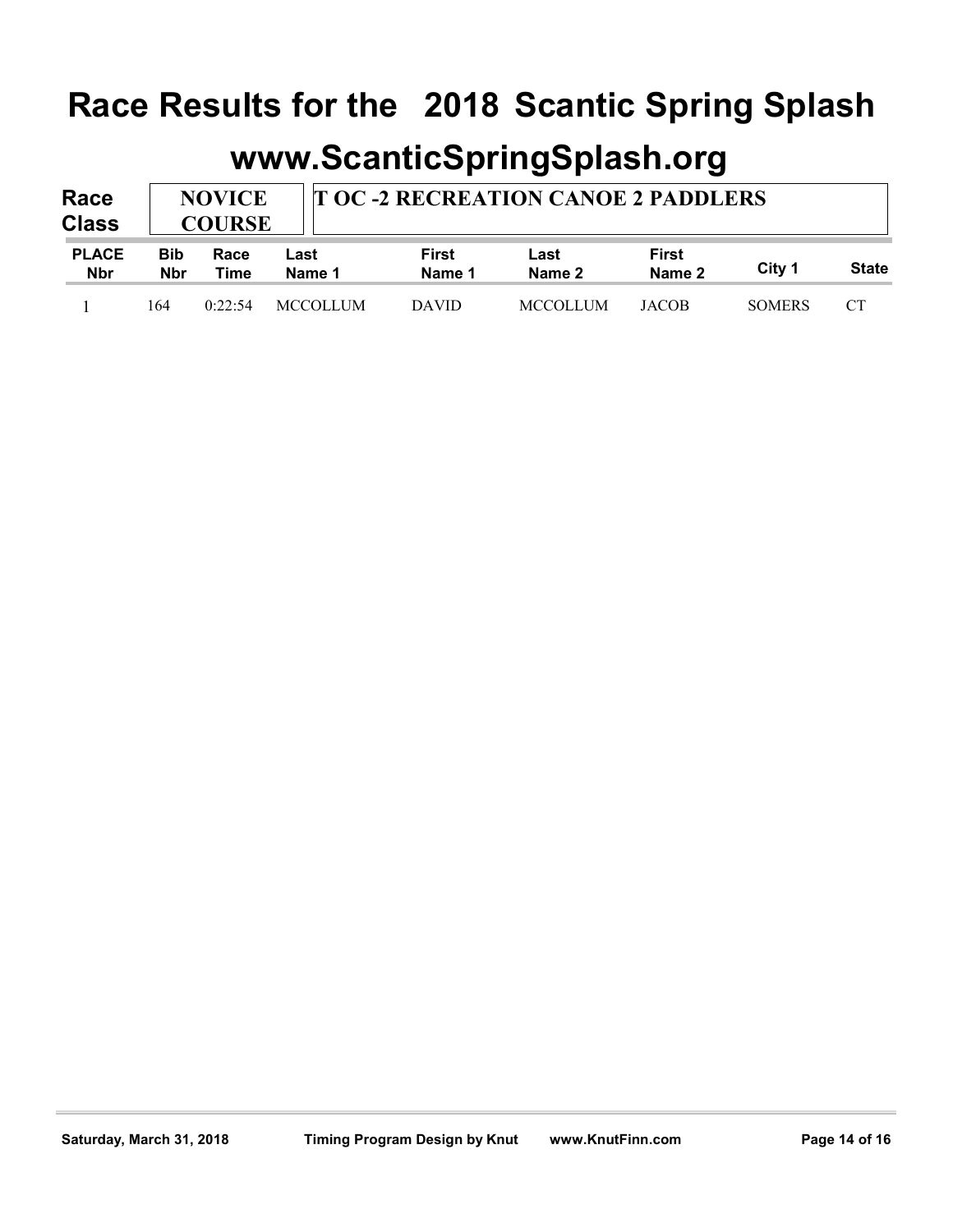| Race Results for the 2018 Scantic Spring Splash |                          |                                                               |                |                |                |                  |                |              |  |  |  |
|-------------------------------------------------|--------------------------|---------------------------------------------------------------|----------------|----------------|----------------|------------------|----------------|--------------|--|--|--|
| www.ScanticSpringSplash.org                     |                          |                                                               |                |                |                |                  |                |              |  |  |  |
| Race                                            |                          |                                                               |                |                |                |                  |                |              |  |  |  |
|                                                 |                          | <b>U OC -2 NOVICE JR/SR</b><br><b>NOVICE</b><br><b>COURSE</b> |                |                |                |                  |                |              |  |  |  |
| <b>Class</b>                                    |                          |                                                               |                | <b>First</b>   | Last           | <b>First</b>     |                |              |  |  |  |
| <b>PLACE</b><br><b>Nbr</b>                      | <b>Bib</b><br><b>Nbr</b> | Race<br><b>Time</b>                                           | Last<br>Name 1 | Name 1         | Name 2         | Name 2           | City 1         | <b>State</b> |  |  |  |
|                                                 | 25                       | 0:19:48                                                       | <b>GUZIE</b>   | <b>WILLIAM</b> | <b>GUZIE</b>   | <b>ELIZIBETH</b> | <b>ENFIELD</b> | <b>CT</b>    |  |  |  |
| $\overline{2}$                                  | 165                      | 0:20:31                                                       | <b>BARRETT</b> | JOE            | <b>BARRETT</b> | <b>VINCENT</b>   | FEELING HIL MA |              |  |  |  |